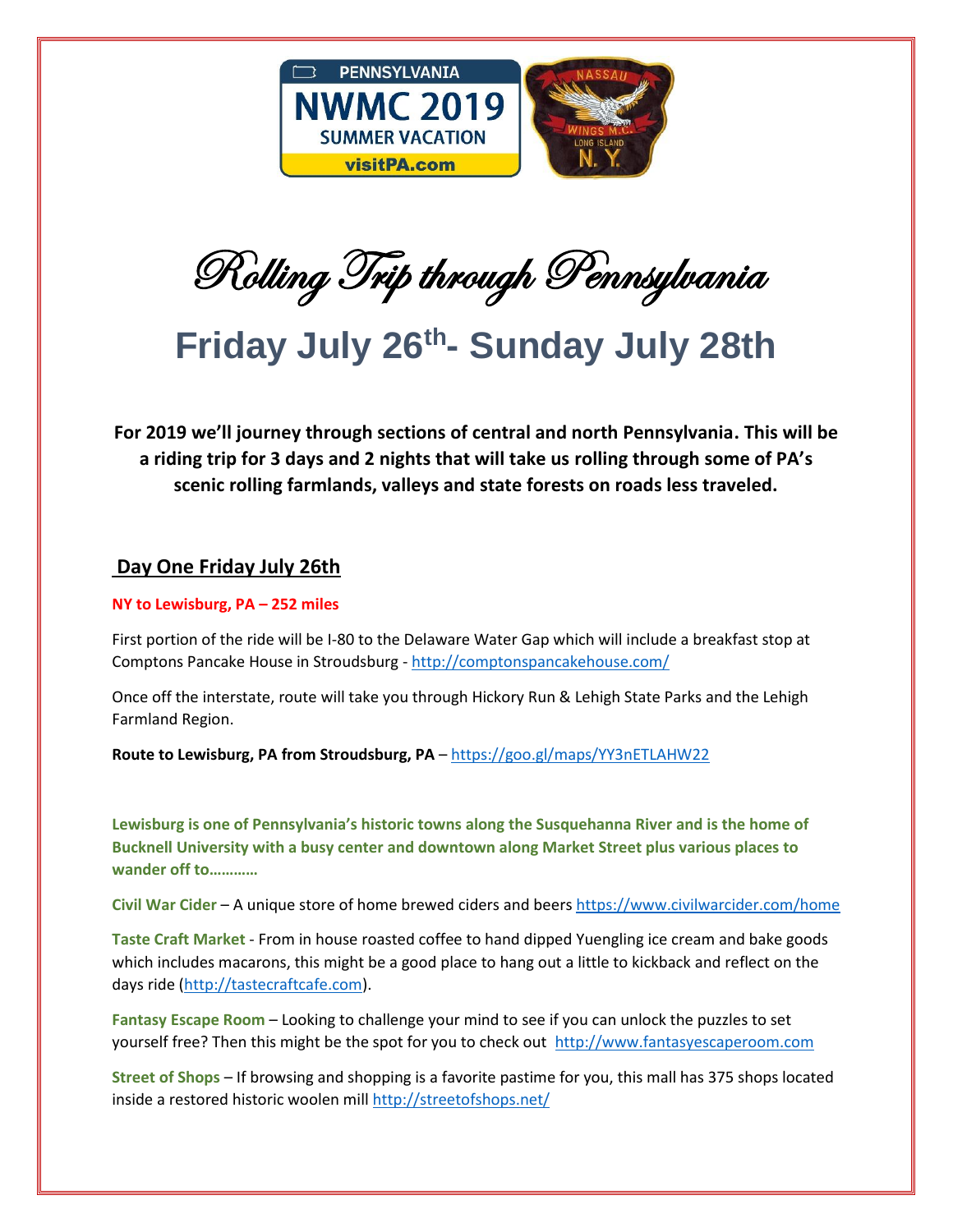## **Day Two Saturday July 27th**

#### **Lewisburg, PA to Towanda, PA – 170 miles**

After Breakfast, we'll once again be on the road to head towards Towanda, PA for our second night's stay. Our route will include a stop at Bills Old Bike Barn [\(https://www.billsbikebarn.com\)](https://www.billsbikebarn.com/) in Bloomsburg to check out the unique of vintage motorcycles and a variety of other collections. From there will start our journey to destination with a lunch stop at Pier 87 [\(http://www.thepier87.com\)](http://www.thepier87.com/) in Williamsport along the banks of the Loyalsock Creek. Don't eat too much for lunch because we will backtrack a couple miles down the road to enjoy dessert at Eder's Ice Cream [\(http://www.edersicecream.com/\)](http://www.edersicecream.com/), name one of the 10 best ice cream parlors in Pennsylvania.

**Lewisburg PA to Towanda,** PA - <https://goo.gl/maps/RsQ1ieHTjN82>

**Towanda is pretty much a small community but there are some things around for you to pass away some time…..**

**Knapps Covered Bridge** is a Burr arch truss covered bridge over Browns Creek built in 1853 and was placed on the National Register of Historic Places. It is located a little more than 8 miles from Paradise Inn https://goo.gl/maps/TKF3zLrkwus

**Pickering Winery** – For those that enjoy finding local wines, Pickering Winery is about 10 miles from where we are staying [https://pickeringwinery.webs.com](https://pickeringwinery.webs.com/)

**Country Cottage Ice Cream Parlor** – Of course Ice Cream is added to this list. Locate about 4 miles from the Paradise Inn, this place seems to get a lot of high marks for their desserts <https://m.facebook.com/countrycottageicecream>

**Marie Antoinette Lookout** – About 7 miles from Towanda, This location offers a scenic view of the Susquehanna River, the mountains, the French Azilum, and a French refugee settlement that was built sometime in the late 1700s or early 1800s. <https://goo.gl/maps/ppcwC4hWfPq>

## **Day Three Sunday July 28th**

#### **Towanda, PA to Home – 210 miles**

Though every trip has an end, our journey will still continue taking in the scenery of what the western section of PA has to offer with a leisurely, cursing ride along Rt 6 to the Upper Delaware Scenic & Recreational Region.

**Route from Towanda to LI** - <https://goo.gl/maps/R3m9wrveb9Bpo4sn9>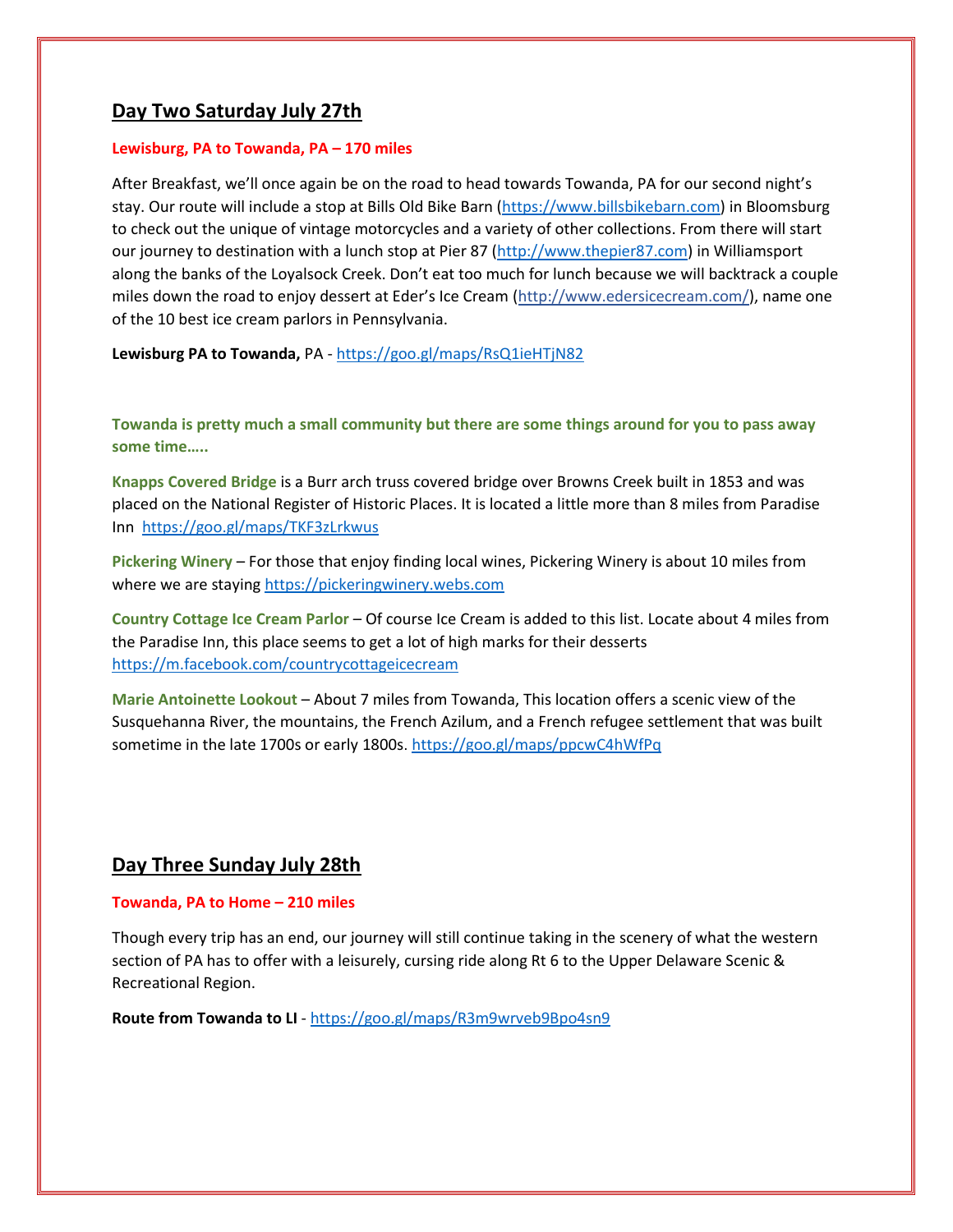## **2019 Summer Vacation Travel Itinerary**

## **Day 1 Friday July 26th**

- Meet at Panera Bread, Little Neck Depart 7:30 am
- $\bullet$  1<sup>st</sup> portion of route will be primarily I-80 to Stroudsburg, PA Approximately 92 miles
- Breakfast Stop in Stroudsburg at Comptons Pancake House
	- o Gas Station adjacent to restaurant
- Next Stop- Liberty Travel Plaza
	- o Rest/Gas if need
	- o Estimate travel time 1hr 15min (47 miles, time based on posted speed limits)
- Next Stop Dunkin Donuts, Shamokin
	- o Estimated Travel Time 1hr 45min (68 miles, time based on posted speed limits)
- Final Stop Hotel Destination
	- o Estimated Travel Time 1hr 15min (50 miles, time based on posted speed limits)
- **Total Miles for Day 1**
	- o Approximately 260 miles

## **Day 2 Saturday July 27th**

- After Breakfast, Depart between 9-9:30am to Bills Old Bike Barn
	- o Estimate travel time 1hr (40 miles, time based on posted speed limits)
- Next Stop The Pier 87 for Lunch
	- o Estimated Travel Time 1hr 15min (56 miles, time based on posted speed limits)
- Next Stop After Lunch Elders Ice Cream
	- o Approximately 5 mile from restaurant
- Next Stop Canton PA
	- o Rest/Gas if needed
	- o Estimated Travel Time 45min (36 miles, time based on posted speed limits)
- Next Stop Hotel Destination
	- o Estimated Travel Time 1hr 10min (45 miles, time based on posted speed limits)
- **Total Miles for Day 2**
	- $\circ$  Approximately 180 miles

## **Day 3 Sunday July 28th**

- After Breakfast Depart 9am
- Next Stop Honesdale, PA
	- o Gas if needed
	- o Lunch at Scarfallotos Town Diner <http://www.scarfallotos.com/>
	- o Estimate travel time 2hrs (84 miles, time based on posted speed limits)
- $\bullet$  Next location Bridges to L.I.
	- o Estimate travel time 1hr 45min (70 miles, time based on posted speed limits)
- **Total Miles for Day 3**
	- o Approximately 210 miles